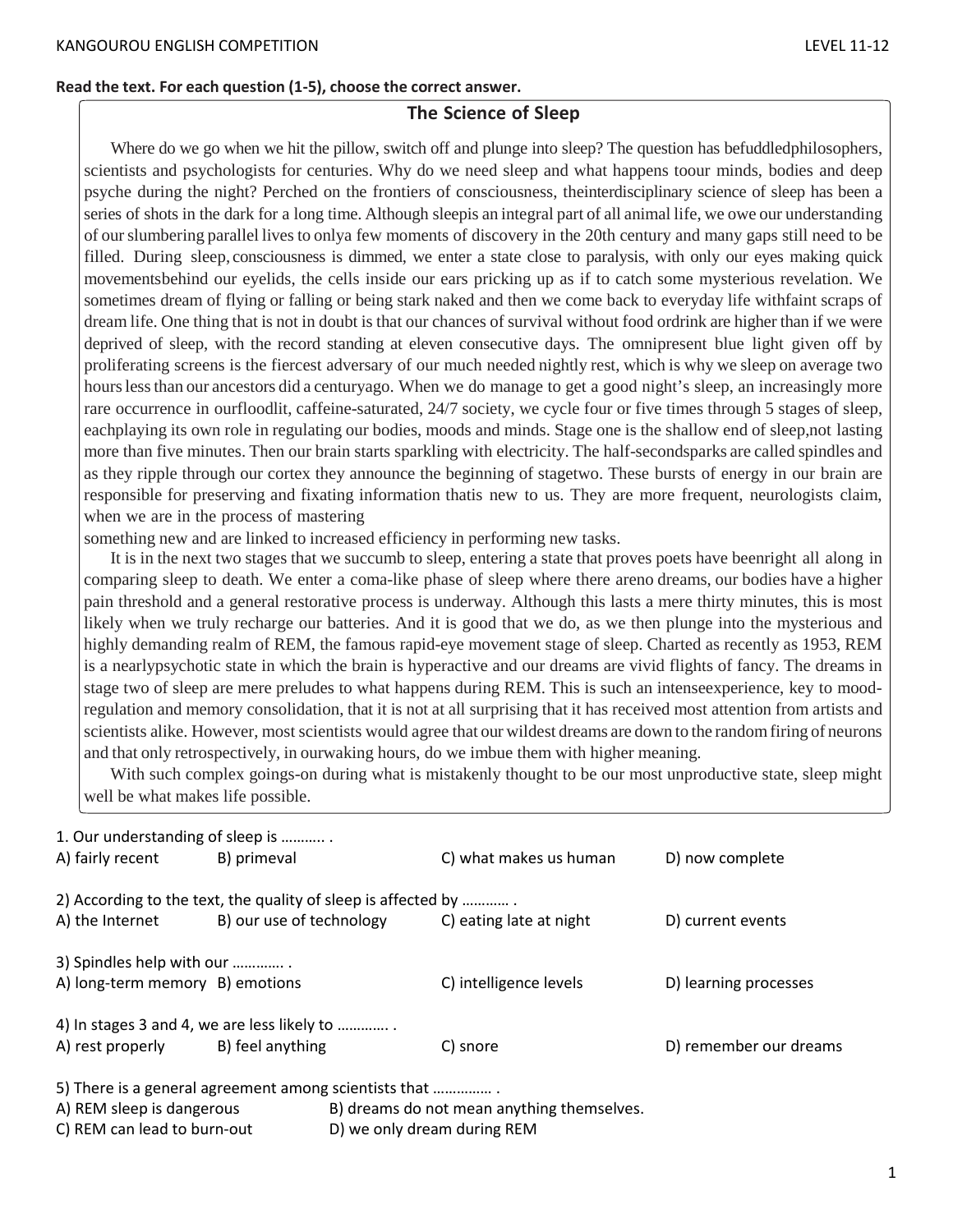|                                                                                | Read the first sentence. For the second sentence, choose the best answer for each gap (6-10) so that the meaning |                          |
|--------------------------------------------------------------------------------|------------------------------------------------------------------------------------------------------------------|--------------------------|
| stays the same.                                                                |                                                                                                                  |                          |
| 6) They have been working on the new road for two months now.                  |                                                                                                                  |                          |
| The new road  for two months now.                                              |                                                                                                                  |                          |
| A) has been under construction                                                 | B) has been in construction                                                                                      | C) has been constructing |
|                                                                                | 7) I was able to learn a few words in Spanish when I was on holiday last summer.                                 |                          |
| I was able to  a bit of Spanish when I was on holiday last summer.             |                                                                                                                  |                          |
| A) pick out                                                                    | B) pick down                                                                                                     | C) pick up               |
| 8) I think we should forget our past differences and rebuild our friendship.   |                                                                                                                  |                          |
| I think we should  and rebuild our friendship.                                 |                                                                                                                  |                          |
| A) turn over a new leaf                                                        | B) turn over a fresh leaf                                                                                        | C) turn in a new page    |
| 9) If you want to build a house on this land it has to follow the regulations. |                                                                                                                  |                          |
|                                                                                | If you want to build a house on this land it has to be  the regulations.                                         |                          |
| A) in spite of                                                                 | B) in accordance with                                                                                            | C) in following of       |
| 10) We were soon dancing to the music played by the band.                      |                                                                                                                  |                          |
| The band soon  to their music.                                                 |                                                                                                                  |                          |
| A) had us all dancing                                                          | B) had us all danced                                                                                             | C) had us dance          |

### **Read the text. For each question (11-20), choose the best answer.**

### **Jane Goodall**

Jane Goodall is the world's most famous primatologist and an inspiration to women scientists all over the world. When she ..... **(11)** her career, nobody thought ....... **(12)** of her. When young Jane Goodall ....... **(13)** foot in the forest of Gombe, the world did not know much about chimpanzees, ……..... **(14)** their deep connection to humans. Jane went ..... **(15)** her research in unorthodox ways.She saw herself not so much as a researcher but as a neighbour and next of kin of the chimps. Jane Goodall's ....... **(16)** discovery that chimpanzees produced and effectively used tools is thought to be a landmark in contemporary science. The world ofscience has neverlooked ....... **(17)** from then and herunderstanding of chimpanzees continues to influence the work of many young researchers today.Perhaps the most significant realization that Goodall brought to us is the fact that chimpanzees have ....... **(18)** personalities and need to be understood as individuals with their own motivations, moods and personalities. After establishing herself as a ....... **(19)** primatologist, Dr. Goodall left the jungle to become an ....... **(20)** for animal rights, fighting for environmental causes across the world. After she managed to open the minds of chimpanzees to us humans, today she is opening our hearts to thepressing environmental crisis we are facing.

| 11. | A) initiated        | B) introduced    | C) invented      | D) started        |
|-----|---------------------|------------------|------------------|-------------------|
| 12. | A) much             | B) a lot         | $C)$ many        | D) high           |
| 13. | A) set              | B) lay           | C) put           | D) tread          |
| 14. | A) not to mention   | B) let alone     | C) not to say    | D) leave alone    |
| 15. | A) with             | B) about         | C) through       | D) in             |
| 16. | A) world-shattering | B) earth-rocking | C) life-changing | D) world-changing |
| 17. | A) back             | B) out           | C) up            | D) down           |
| 18. | A) distinguished    | B) definite      | C) distinct      | D) definitive     |
| 19. | A) utmost           | B) foremost      | C) first         | D) furthermore    |
| 20. | A) defender         | B) advocate      | C) employee      | D) protector      |